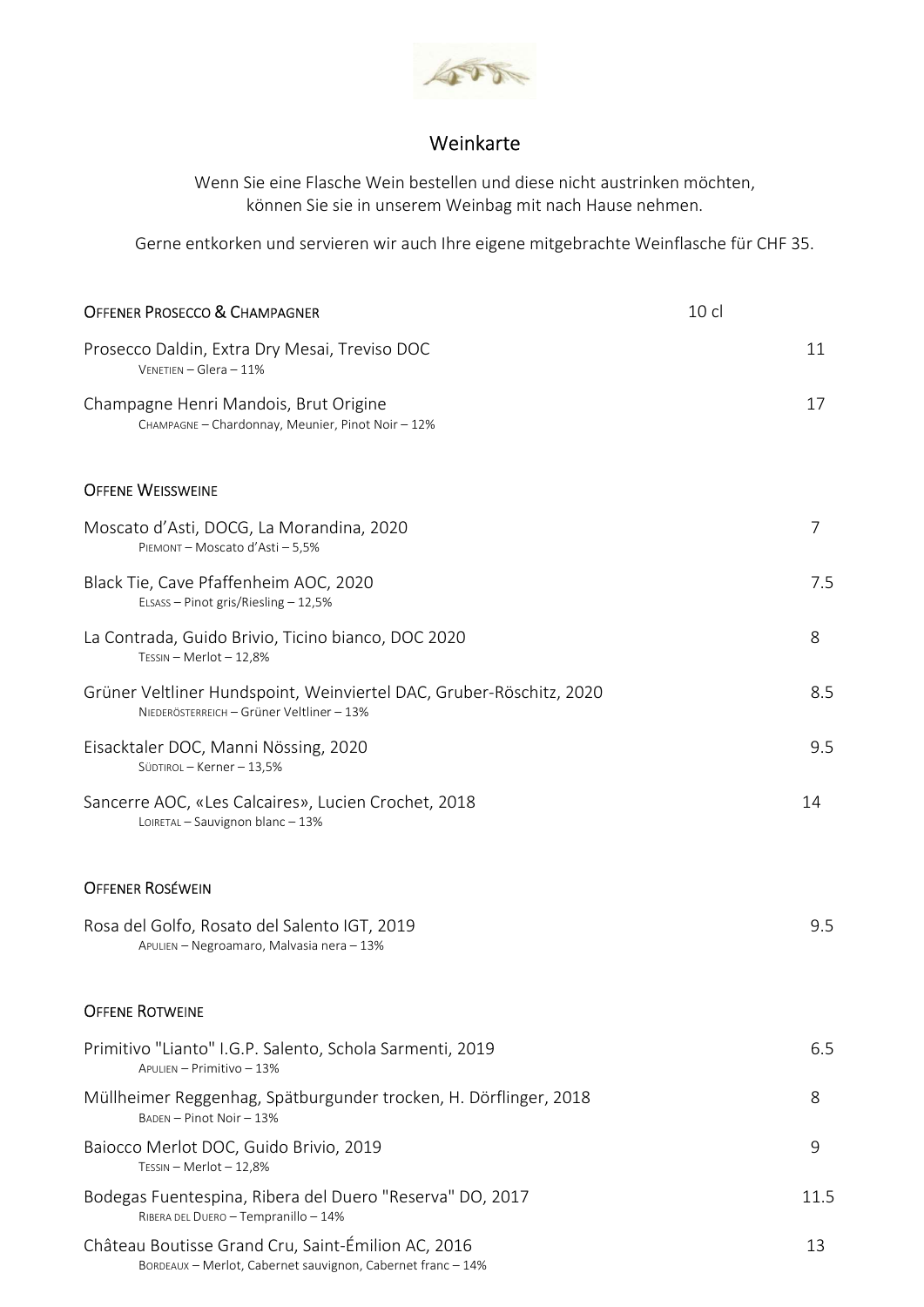

| PROSECCO UND CHAMPAGNER                                                                                    | 75 cl |     |
|------------------------------------------------------------------------------------------------------------|-------|-----|
| Prosecco Daldin, Extra Dry Mesai, Treviso DOC<br>VENETIEN - Glera, Chardonnay - 11%                        |       | 77  |
| Champagne Henri Mandois, Brut Origine<br>CHAMPAGNE - Chardonnay, Meunier, Pinot Noir - 12%                 |       | 113 |
| Champagne Henri Mandois, Rosé Brut<br>CHAMPAGNE - Chardonnay, Meunier - 12%                                |       | 128 |
| Champagne Henri Mandois, Blancs de Blancs, 1 <sup>er</sup> cru, 2013<br>CHAMPAGNE - Chardonnay - 12%       |       | 133 |
| <b>WEISSWEINE SCHWEIZ</b>                                                                                  |       |     |
| La Contrada, Guido Brivio, Ticino bianco, DOC 2020<br>TESSIN - Merlot - 12,8%                              |       | 56  |
| St. Saphorin Grand cru, Domaine du Burignon, Lausanne, 2021<br>LAVAUX - Chasselas - 12,3%                  |       | 61  |
| Dézaley, Marsens de la Tour AOC, Les Frères Dubois, 2018<br>LAVAUX - Chasselas - 12,5%                     | 70 cl | 77  |
| <b>WEISSWEINE FRANKREICH</b>                                                                               | 75 cl |     |
| Black Tie, Cave Pfaffenheim AOC, 2020<br>ELSASS - Pinot gris, Riesling - 12,5%                             |       | 52  |
| Pouilly fumé AC "Les vieilles vignes", Regis Minet, 2021<br>LOIRETAL - Sauvignon blanc - 13%               |       | 82  |
| Sancerre AOC, «Les Calcaires», Lucien Crochet, 2018<br>LOIRETAL - Sauvignon blanc - 13%                    |       | 98  |
| Chassagne Montrachet Les Chenevottes, 1 <sup>er</sup> cru AOC, Chanson, 2019<br>BURGUND - Chardonnay - 13% |       | 185 |
| Meursault Charmes, 1er cru AOC, Chanson, 2017<br>BURGUND - Chardonnay - 13%                                |       | 209 |
| <b>WEISSWEINE ITALIEN</b>                                                                                  |       |     |
| Pinot Grigio, DOC, Alois Lageder, 2020<br>SÜDTIROL - Pinot Gris - 13,5%                                    |       | 55  |
| Arneis Roero DOCG, Matteo Correggia, 2020<br>PIEMONT-Arneis-13,5%                                          |       | 57  |
| Eisacktaler DOC, Manni Nössing, 2020<br>SÜDTIROL-Kerner-13,5%                                              |       | 67  |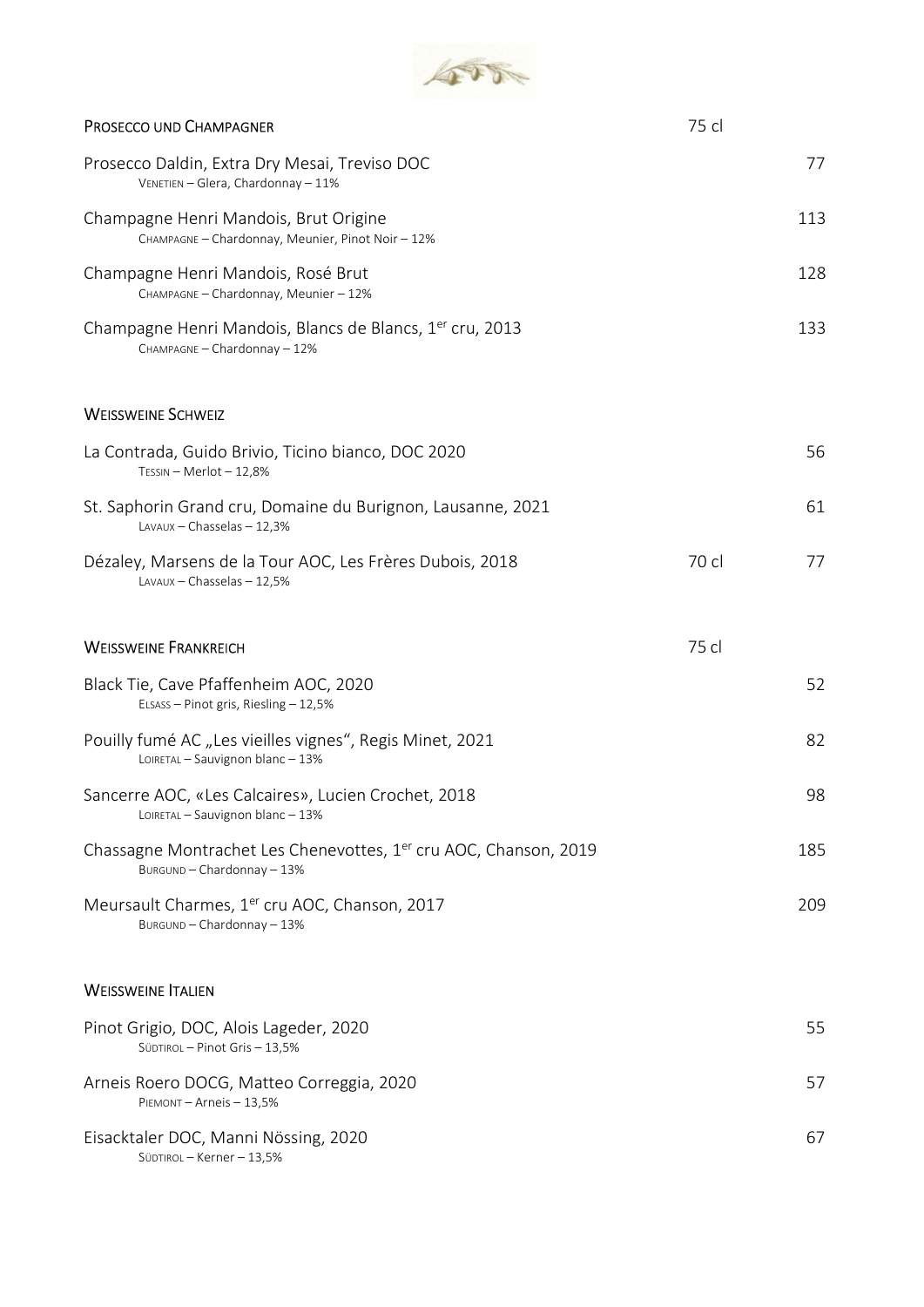

| <b>WEISSWEIN SPANIEN</b>                                                                                               | 75 cl |
|------------------------------------------------------------------------------------------------------------------------|-------|
| Fuente Elvira, Rueda DO, Bodegas Pedro Escudero, 2020<br>RUEDA - Verdejo - 13%                                         | 49    |
| Dido blanc DO, Venus la Universal, 2020<br>MONSANT - Macabeo, Xarel-lo, Garnacha blanca - 13%                          | 77    |
| <b>WEISSWEIN DEUTSCHLAND</b>                                                                                           |       |
| Müllheimer Pfaffenstück, Kabinett trocken, H. Dörflinger, 2018<br>$BADEN - Riesling - 12%$                             | 51    |
| <b>WEISSWEIN ÖSTERREICH</b>                                                                                            |       |
| Grüner Veltliner «Hundspoint», Weinviertel DAC, Gruber-Röschitz, 2020<br>NIEDERÖSTERREICH - Grüner Veltliner - 13%     | 60    |
| <b>ROSÉWEIN ITALIEN</b>                                                                                                |       |
| Rosa del Golfo, Rosato del Salento IGT, 2019<br>APULIEN - Negroamaro, Malvasia nera - 13%                              | 67    |
| <b>ROTWEINE SCHWEIZ</b>                                                                                                |       |
| Cuvée d'or rouge, Kellerei Siebe Dupf, 2016<br>BASELLAND - Pinot noir, Cabernet Dorsa - 13,5%                          | 63    |
| Baiocco Merlot DOC, Guido Brivio, 2019<br>TESSIN - Merlot - 12,8%                                                      | 64    |
| Malanser Blauburgunder AOC, Wegelin, 2019<br>GRAUBÜNDEN - Pinot noir - 13%                                             | 87    |
| <b>ROTWEINE SPANIEN</b>                                                                                                |       |
| Viña Sastre – Tinto Roble DO, 2019<br>RIBERA DEL DUERO - Tempranillo - 14%                                             | 59    |
| 7 Fuentes, Suertes del Marqués, Valle de Orotava DOP, 2018<br>TENERIFFA - Listán Negro, Tintilla - 12,5%               | 66    |
| Herència del Padrí, Bernard Magrez DOCA, 2018<br>PRIORAT - Carignan, Cabernet sauvignon, Syrah, Merlot, Grenache - 15% | 68    |
| Lindes de Remelluri, Viñedos de Labastida DOCa, 2016<br>RIOJA - Viura, Tempranillo, Graciano, Garnacha - 14%           | 72    |
| Bodegas Fuentespina, Ribera del Duero "Reserva" DO, 2017<br>RIBERA DEL DUERO - Tempranillo - 14%                       | 82    |
| Egomei Alma Rioja DOCa, Finca Egomei, 2015<br>RIOJA - Tempranillo, Graciano - 15,5%                                    | 193   |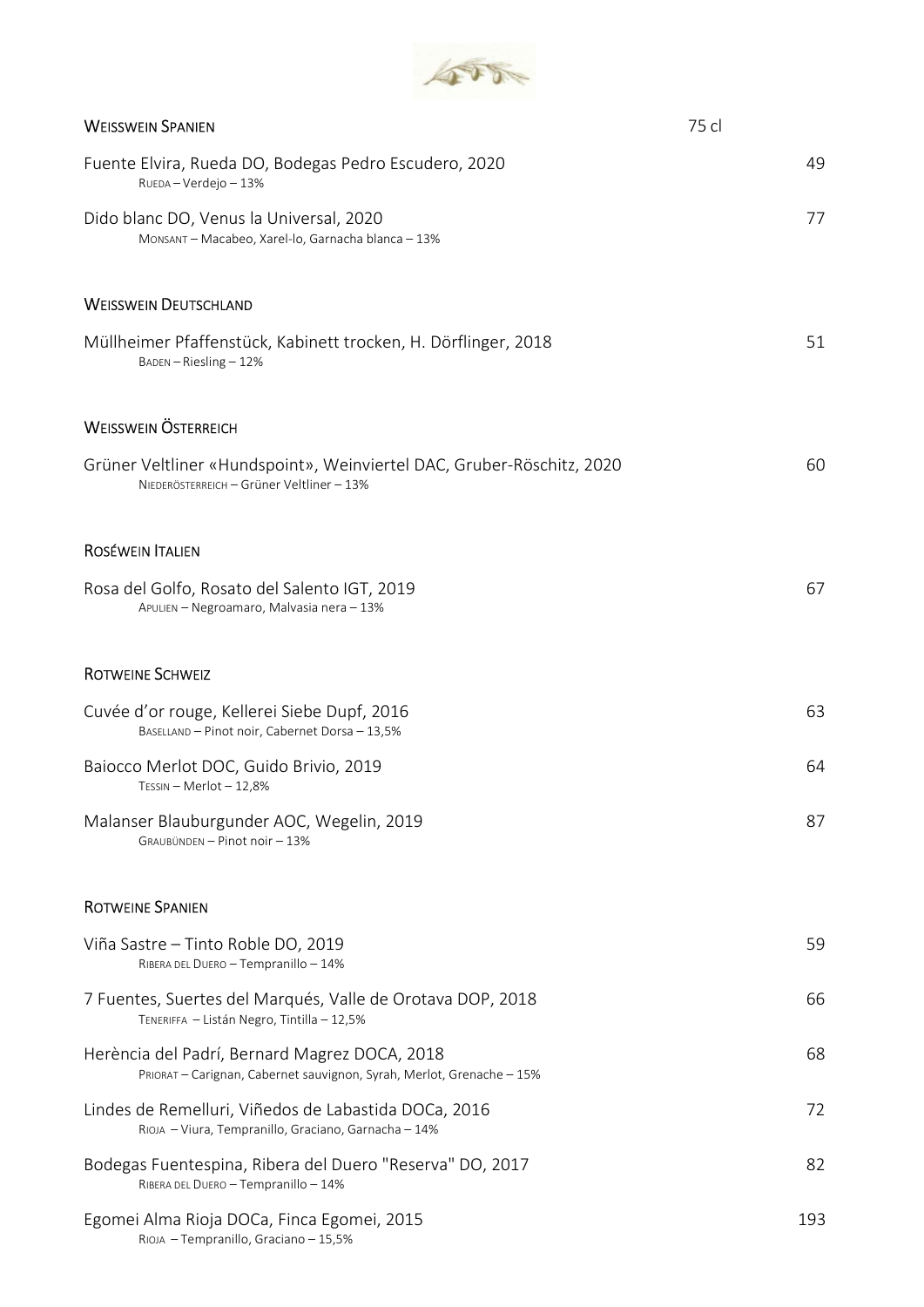

| <b>ROTWEINE FRANKREICH</b>                                                                                                                                        | 75 cl |
|-------------------------------------------------------------------------------------------------------------------------------------------------------------------|-------|
| St. Joseph, «Septentrio» AC, Cave de St. Désirat, 2014<br>RHONETAL - Syrah - 13%                                                                                  | 58    |
| Château Boutisse Grand Cru, Saint-Émilion AC, 2016<br>BORDEAUX - Merlot, Cabernet sauvignon, Cabernet franc - 14%                                                 | 92    |
| Santenay, 1 <sup>er</sup> cru "La Comme", Ch. Philippe le Hardi, 2019<br>BURGUND - Pinot noir - 13%                                                               | 99    |
| Beaune 1 <sup>er</sup> cru, «Clos des Marconnets», Chanson, 2016<br>BURGUND - Pinot noir - 13,5%                                                                  | 110   |
| La Centenaire AOC, Domaine Andreé Matthieu 2017<br>CHÂTEAUNEUF DU PAPE - Grenach, Syrah, Mourvèdre, Cinsault, Clairette - 15,5%                                   | 128   |
| Echo de Lynch-Bages, 2 <sup>ème</sup> vin de Château Lynch-Bages, Pauillac AOC, 2016<br>BORDEAUX - Cabernet sauvignon, Merlot, Cabernet Franc, Petit Verdot - 13% | 153   |
| Château Lynch-Moussas, 5 <sup>ème</sup> grand cru classé Pauillac AC, 2011<br>BORDEAUX - Cabernet sauvignon, Merlot - 13%                                         | 157   |
| Nuits-Saint-Georges 1 <sup>er</sup> cru, «Les Damodes», Chanson, 2016<br>BURGUND - Pinot noir - 13,5%                                                             | 163   |
| Chambolle Musigny Les Fremières AOC, Domaine Magnien, 2014<br>BURGUND - Pinot noir - 13%                                                                          | 166   |
| Monthélie 1 <sup>er</sup> cru, Les Duresses, Domaine des Comtes Lafon, 2017<br>BURGUND - Pinot noir - 13%                                                         | 169   |
| Château Rouget, Pomerol AOC, 2011<br>BORDEAUX - Merlot, Cabernet franc - 14%                                                                                      | 171   |
| Château Cantenac Brown, 3 <sup>ème</sup> grand cru classé Margaux AOC, 2015/16<br>BORDEAUX - Cabernet Sauvignon, Cabernet Franc, Merlot - 13,5%                   | 182   |
| Pommard les Rugiens, AOC 1 <sup>er</sup> cru, Domaine Lejeune, 2017<br>BURGUND - Pinot noir - 13%                                                                 | 210   |
| Château Gruaud Larose, 2 <sup>ème</sup> grand cru classé St. Julien AOC, 2016<br>BORDEAUX-Cabernet sauvignon, Merlot, Cabernet Franc-13%                          | 230   |
| Gevrey-Chambertin Clos Prieur, AOC 1 <sup>er</sup> cru, Rossignol-Trapet, 2016/18<br>BURGUND-Pinot noir-13%                                                       | 248   |
| <b>ROTWEIN DEUTSCHLAND</b>                                                                                                                                        |       |

| Müllheimer Reggenhag, Spätburgunder trocken, H. Dörflinger, 2020 | 56 |
|------------------------------------------------------------------|----|
| BADEN – Pinot Noir – 13%                                         |    |